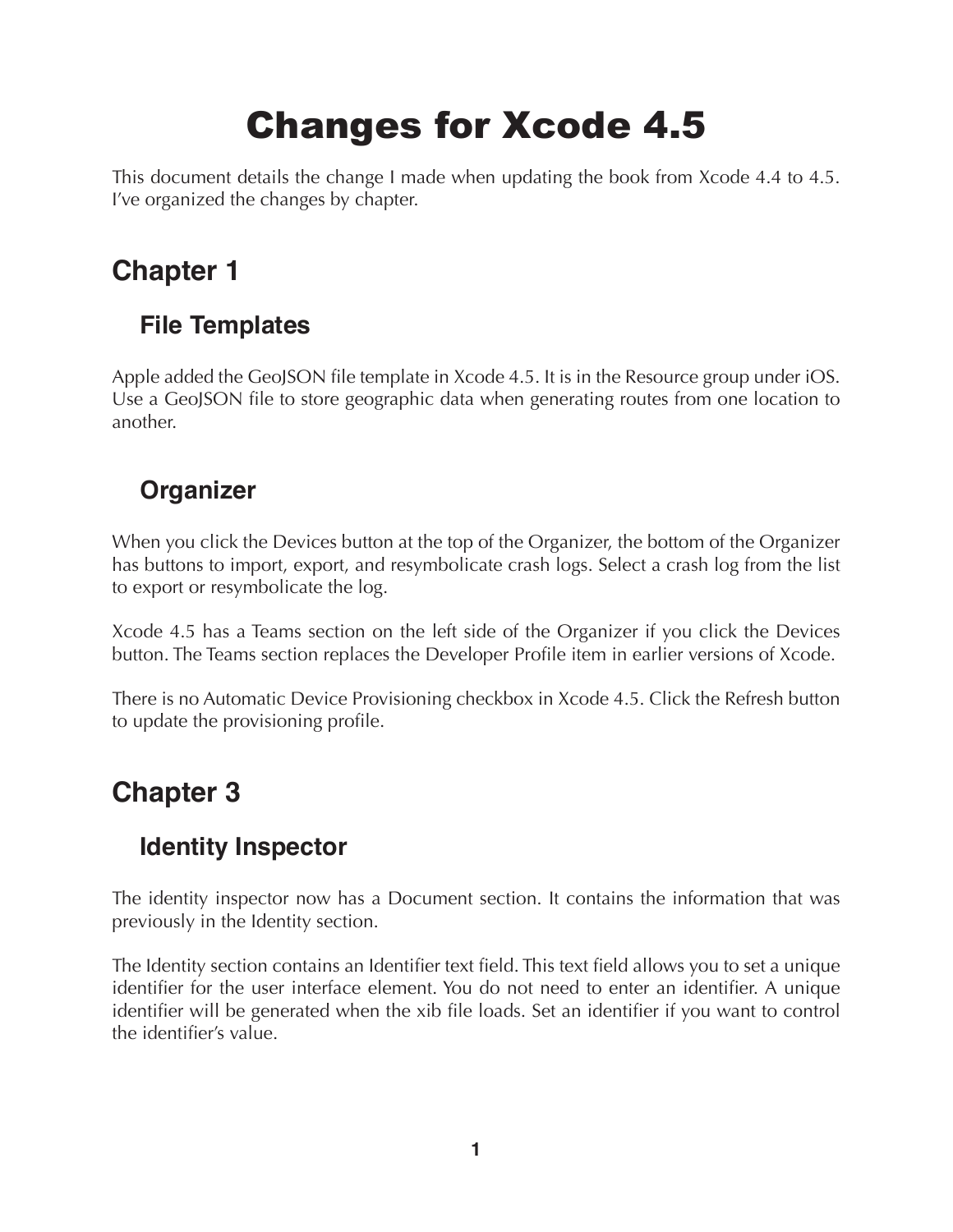#### **Split Views**

The Vertical Layout checkbox has been replaced with an Arrange menu. Use the menu to choose the type of split view: horizontal or vertical.

# **Auto Layout**

If you select a user interface element and open the size inspector, you will see two sets of sliders: content hugging priority and content compression resistance priority. Each set has two sliders: horizontal and vertical. The value for each slider can range from 0 to 1000, with 1000 being the highest priority.

The content hugging priority measures how much the edges of the element hug the element's content. The higher the content hugging priority, the less likely the element will resize. A button normally has high vertical content hugging priority and lower horizontal content hugging priority. Horizontal padding on a button is more acceptable than vertical padding.

The content compression resistance priority measures how likely the element's content is to be clipped or compressed. The higher the priority, the less likely the element's content will be clipped. A button should have higher content compression resistance priority than a text view. Clipping a button's title can make it unusable while clipping a text view's content allows the user to read at least some of the text in the view.

Xcode 4.5 adds a set of three buttons to the lower right corner of the canvas to make working with auto layout easier. The left button aligns and centers views. The center button pins a view's size and spacing. The right button lets you determine how constraints are applied when resizing views. You can apply constraints to the resized view's descendants or to its siblings and ancestors.

# **Chapter 4**

# **Object Library**

Apple added the following items to the object library in Xcode 4.5: collection view, collection view cell, collection reusable view, and collection view controller. A collection view is similar to a table view, but you can customize the collection view's layout. Using a collection view allows you to have multi-column grids and tiled layouts. The collection view consists of collection view cells. A collection reusable view defines the behavior for the cells in the collection view. The collection reusable view allows you to use the same view for different types of content.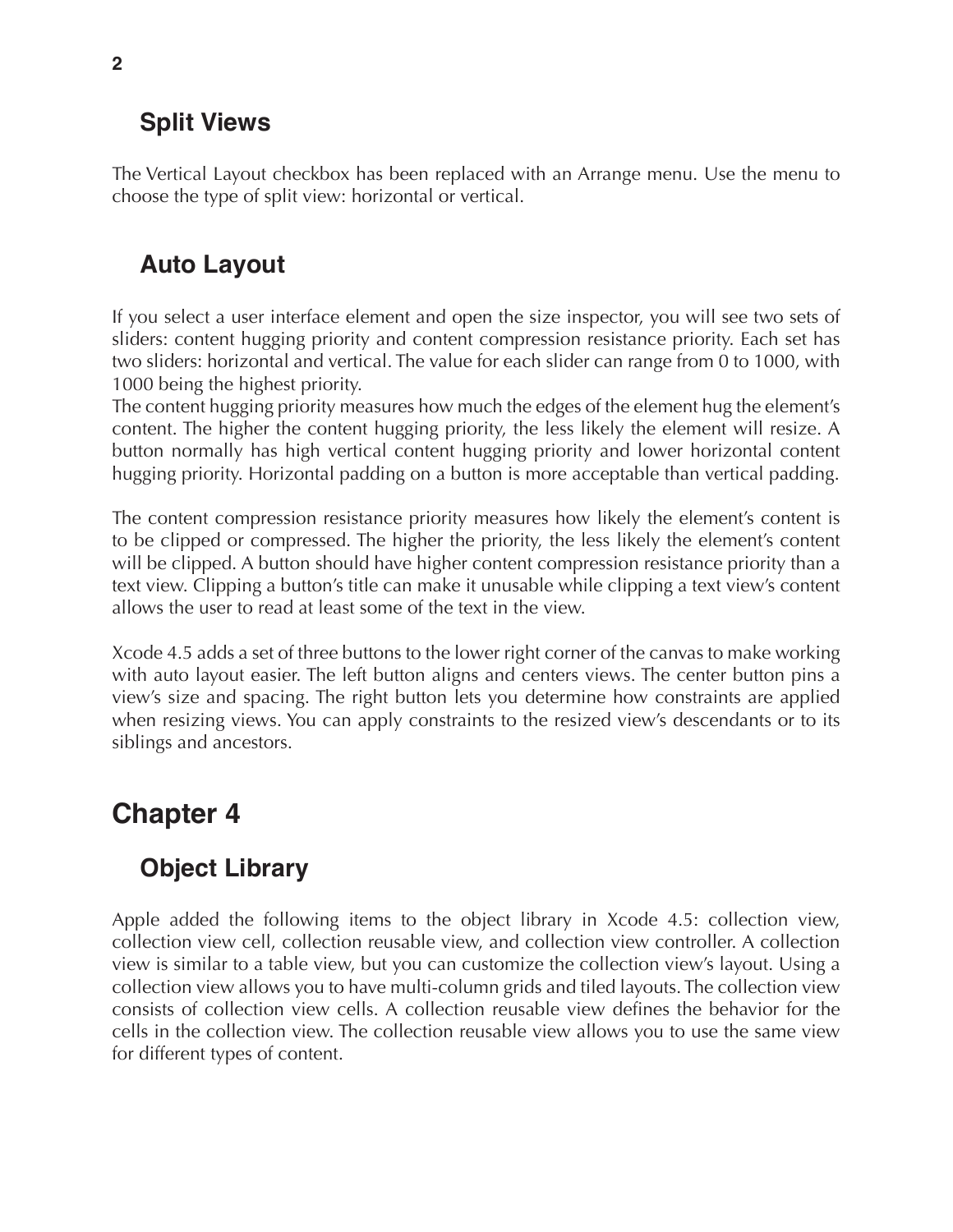#### **Identity Inspector**

Apple added the User Defined Runtime Attributes and Document sections in Xcode 4.5. The Document section contains the information that was previously in the Identity section. The User Defined Runtime Attributes section is similar to the same section for Mac applications. Read the "User Defined Runtime Attributes" section in Chapter 3.

In Xcode 4.5 and later the Identity section contains a Restoration ID text field. The restoration ID works with application state preservation, which was added in iOS 6. Application state preservation allows you to restore your application's interface when the application goes into the background.

Give a user interface element a restoration ID to have its application state preserved. A restoration ID can be any string value. If you want to preserve the state of your application, it is very important to supply a restoration ID for each view controller. If a view controller has no restoration ID, none of its child views will be preserved, even if the child views have restoration IDs.

#### **Working with Scenes and Segues**

If you add a modal segue, there is an Animates checkbox. Select the Animates checkbox if you want the modal segue to be animated.

#### **Auto Layout**

Auto layout is now available for iOS applications. Auto layout requires iOS 6 or later. New projects and xib files have auto layout enabled. Open the file inspector and deselect the Uses Autolayout checkbox to disable autolayout.

Auto layout on iOS is similar to how it works on Mac OS X. Read the "Auto Layout" section at the end of Chapter 3.

# **Chapter 6**

#### **iOS Target Summary**

The iCloud Containers table is now named Ubiquity Containers.

iPhone targets now have a Status bar section to control the appearance of the status bar.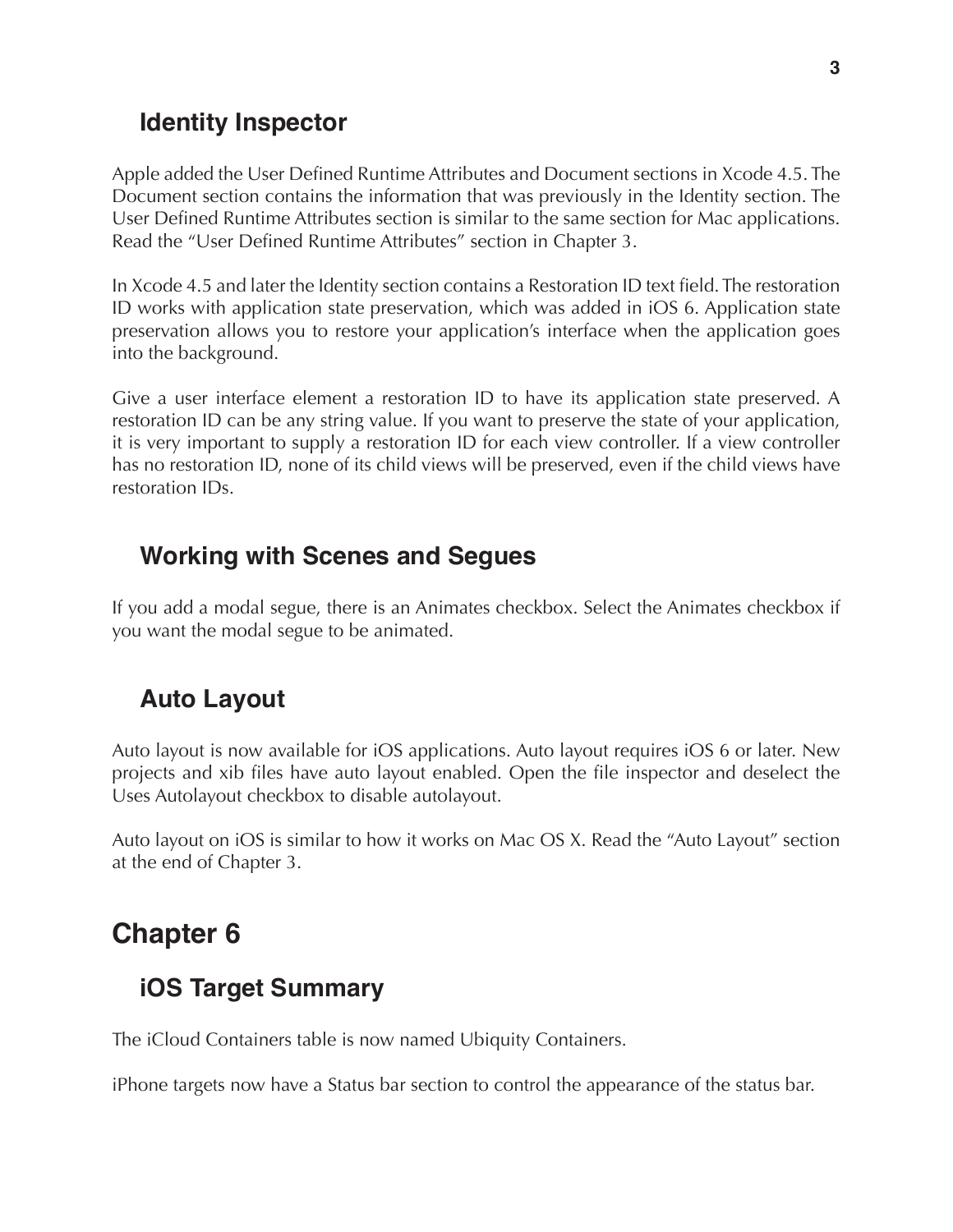Xcode 4.5 adds a Passes section. The Passes section works with Passbook, which was introduced in iOS 6. To use Passbook in your application, you must get a pass type identifier from Apple. Go to the iOS Provisioning Portal at Apple's iOS Dev Center to request a pass type identifier. Initially Xcode is set to use the pass type identifiers from your provisioning profile. Select the Use selected pass type identifiers radio button if you need more control over the pass type identifiers for the target.

Xcode 4.5 adds a Maps Integration section. The Maps Integration section works with the Maps service introduced in iOS 6. Select the Accept transit routing requests checkbox to enable directions. Select the checkbox for each mode of transportation you want to generate directions.

## **iOS Document Types**

iOS exposes less of the file system than Mac OS X so there are fewer options for adding document types in iOS applications. Enter the name of your document type in the Name text field. Enter the UTIs for the document type in the Types text field. A custom document UTI takes the form com.CompanyName.DocumentType. Click the + button in the icon list to add a document icon.

#### **What Should My Deployment Target Be?**

In Xcode 4.5 the earliest deployment target is iOS 4.3. iOS 5.0 is a reasonable deployment target if you're using Xcode 4.5. Every device that runs iOS 4.3 can also run iOS 5.0.

## **Build Settings**

The Standard configuration for the Architectures build setting in Xcode 4.5 builds for armv7 and armv7s, which is the architecture for the iPhone 5. Xcode 4.5 no longer supports building for armv6.

# **Chapter 7**

## **OpenGL ES Debugging**

OpenGL ES frame capture is automatically enabled. There is no need to make any changes in the scheme editor.